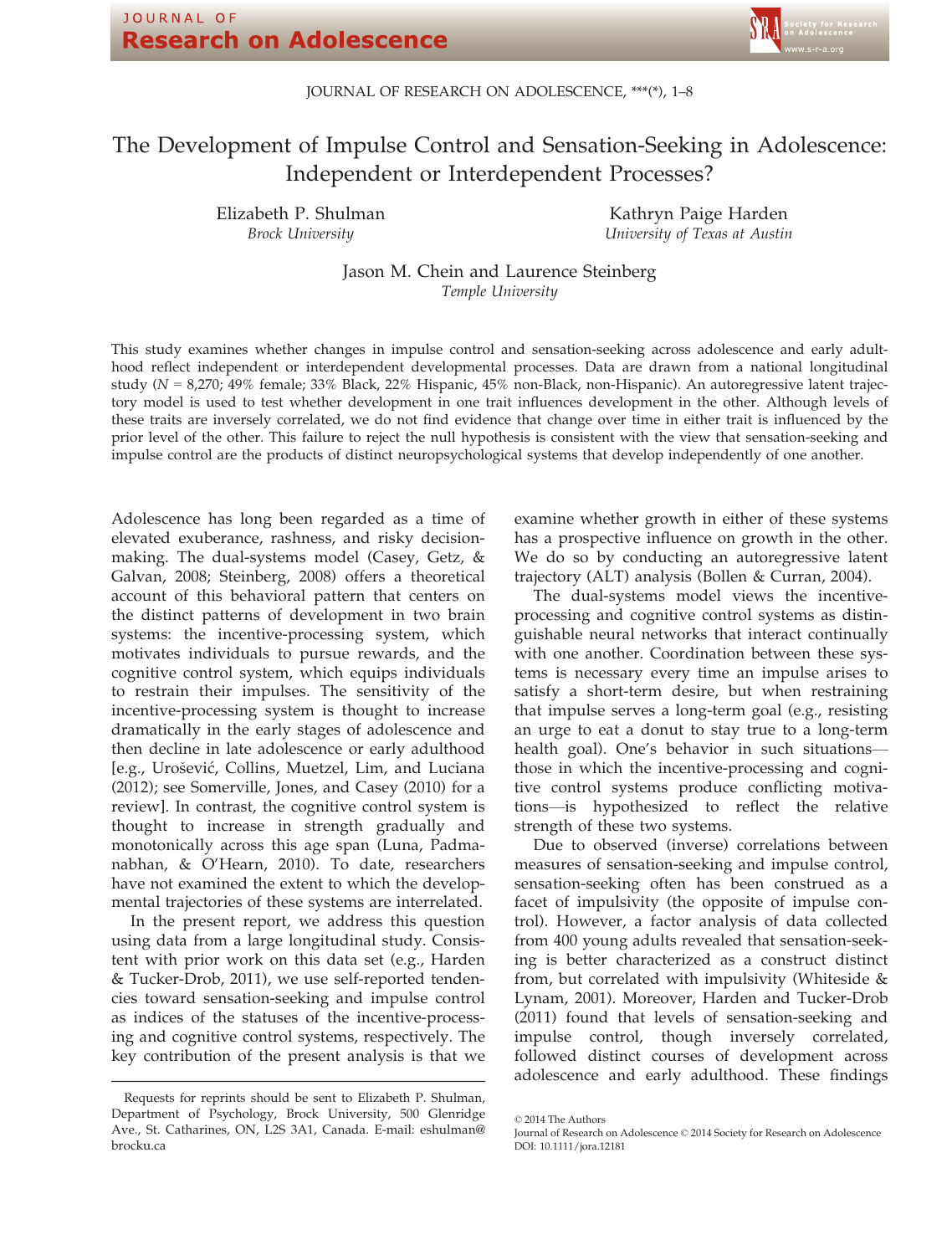along with different age-related patterns observed in cross-sectional research (Steinberg et al., 2008) further underscore the separability of sensationseeking and impulsivity. They also accord with neurobiological evidence that the incentive-processing and cognitive control brain systems are structurally distinct and follow different courses of development across adolescence and early adulthood (see Somerville et al., 2010 for a review).

Evidence for the reduced responsiveness of the incentive-processing system in adulthood relative to adolescence has emerged in several studies (e.g., Chein, Albert, O'Brien, Uckert, & Steinberg, 2011; Cohen et al., 2010; Galvan et al., 2006; Luciana, Wahlstrom, Porter, & Collins, 2012). Despite a burgeoning literature examining the dual-systems model and its neurological mechanisms, however, it remains unclear why the responsiveness of this system wanes in early adulthood. One possibility is that the declining responsiveness of the incentive-processing system in late adolescence is causally related to the increasing strength of the cognitive control system, an inference that is easily drawn from existing descriptions of the dual-systems model. For example, Somerville et al. (2010) describe the developmental trajectory of the incentive-processing system as undergoing rapid developmental change in early adolescence and then reaching full maturity prior to the cognitive control system. In their visual depiction of this model (see Figure 1), the magnitude of the gap between the lines representing development of the incentive-processing and cognitive control regions is proposed to correspond to the degree of propensity for risk-taking. The gap grows across the earlier stages of adolescence because mat-



FIGURE 1 Theoretical Model of Development of the Incentive-processing and Cognitive Control Regions. This figure, reproduced with permission from Somerville et al. (2010, Figure 1), is described as a "model for enhanced affective and incentive-based behavior in adolescence" in which the "subcortical regions" correspond to the incentive-processing system and the "prefrontal regions" to the cognitive control system. The gap between the lines representing the rate of development in the subcortical and prefrontal regions is posited to reflect the magnitude of risk-taking propensity.

uration of the incentive-processing system outpaces maturation of the cognitive control system, but it shrinks in the latter stages because cognitive control continues to develop after growth in the incentiveprocessing system tapers off.

Although Figure 1 depicts the development of the incentive-processing system as plateauing, evidence reviewed by Somerville et al. (2010) indicates that the responsiveness of the incentive-processing system actually *declines* after mid-adolescence. It seems reasonable, then, to hypothesize that the continued strengthening of cognitive control across the latter stages of adolescence might be responsible for this decline in the responsiveness of the incentiveprocessing system (e.g., Galvan et al., 2006; Urosevic et al., 2012). Indeed, neural connections between prefrontal regions involved in cognitive control and limbic and paralimbic regions that mediate incentive processing strengthen across late adolescence; this, in turn, enables the prefrontal cortex to detect and modulate impulses arising from subcortical regions (Somerville et al., 2010). Such connections could, in theory, permit the cognitive control system to dampen the incentive-processing system's responsiveness, not only on a moment-tomoment basis, but also in an enduring manner. Thus, this presentation of the dual-systems model can easily be interpreted as implying that continued growth in the cognitive control system drives down the responsiveness of the incentive-processing system in late adolescence and early adulthood.

On the other hand, the development of the cognitive control and incentive-processing systems could be independent. As noted earlier, there are distinct temporal patterns in the maturation of these systems, with the incentive-processing system following an inverted-U pattern and the cognitive control system maturing linearly with age. In addition, preliminary evidence suggests that development of the incentive-processing system is more dependent on puberty than is development of the cognitive control system (e.g., Smith, Chein, & Steinberg, 2013; Steinberg, 2008; Steinberg et al., 2008; Urosevic, Collins, Muetzel, Lim, & Luciana, 2014).

Longitudinal studies are necessary to examine whether development of the incentive-processing and cognitive control systems reflects independent or interdependent processes. In the absence of longterm longitudinal data directly examining growth in these neurobiological systems, a reasonable approach is to examine the dynamic interplay over time in sensation-seeking and impulse control, which are thought to reflect their functional status.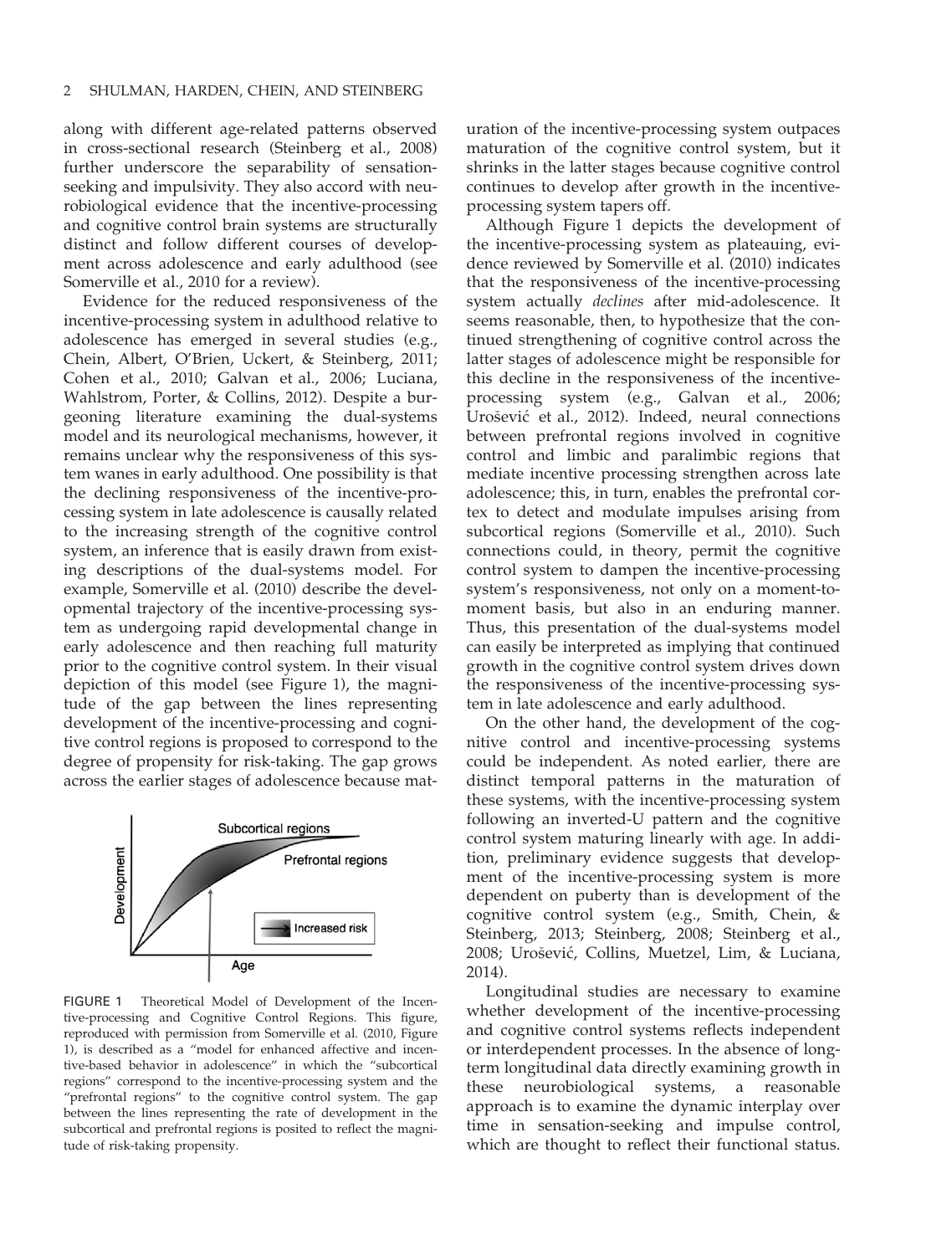In prior work, Harden and colleagues examined change over time in self-reported sensation-seeking and impulse control in a large, longitudinal study of adolescents and young adults. Consistent with predictions derived from the dual-systems model, they found that sensation-seeking rises and falls, whereas impulse control increases steadily with age across this span (Harden & Tucker-Drob, 2011). Further-

more, a slower decline in sensation-seeking was associated with increasing use of alcohol, and slower growth in impulse control was associated with increasing the use of alcohol, marijuana, and cigarettes (Quinn & Harden, 2013). Also, increases in sensation-seeking were correlated with increases in delinquency (Harden, Quinn, & Tucker-Drob, 2012).

Although the proposition that the decline in the incentive-processing system's influence in early adulthood is due to continued strengthening of the cognitive control system is intuitively appealing, given the evidence that the incentive-processing and cognitive control systems are distinct from one another, it seems at least equally likely that these systems develop independently. The present analysis builds on Harden and Tucker-Drob's (2011) analysis by going beyond modeling the average growth trajectories for impulse control and sensation-seeking and testing whether growth in these traits is prospectively related over time. Specifically, the ALT model employed in this study extends the earlier work by testing whether being higher or lower than expected (given one's prior trajectory) in one trait is related to being higher or lower than expected on the other trait at the subsequent time point. If we were to observe such lagged effects (either unidirectional or reciprocal), it would provide evidence that the developmental processes underlying these traits are interrelated. The large sample in which we test these alternative hypotheses has ample power to detect even very small effects. So, although a failure to find significant lagged effects would not constitute positive evidence that the development of impulse control and sensationseeking is independent, the sample gives us an excellent opportunity to detect evidence of interdependence if it exists.

# METHODS

#### Sample

Data for the present analyses come from surveys of the biological children of women studied in the NLSY79, a large-scale, longitudinal study that began in 1979, when the women were between 14 and 22. Starting in 1986, researchers began collecting data on the women's children (The NLSY79 Children and Young Adults study or "CNLSY"; see http://www.bls.gov/nls/nlsy79ch.htm for details), and in 1994 they added a self-administered survey to be completed by those aged 10 or older. The response rate was 95% at the initial survey and retention was high (about 90%) through 2006 [see Harden and Tucker-Drob (2011) and Quinn and Harden (2013) for further details].

The analytic sample for the present report consisted of individuals  $(N = 8,270)$  who completed measures of impulse control or sensation-seeking at least once between 1994 and 2010 while aged 10–25 (49% female, 33% Black, 22% Hispanic, 44% White). Most participants provided data for four (30.4%) or five  $(30.0\%)$   $(M = 4.00, SD = 1.21)$  measurement occasions and very few provided data at only one (2.6%) or two (10.3%). Having data at more time points was largely a function of being born earlier and therefore having had the opportunity to provide data at more waves. (This source of "missingness" is accounted for in the analysis by controlling for the age of each participant's mother at the time the participant was born, a variable that is almost perfectly correlated with the participants' own years of birth:  $r = .93$ ). Consistent with prior studies (Harden & Tucker-Drob, 2011; Shulman, Chein, Harden, & Steinberg, in press), we examine growth in impulse control and sensation-seeking between ages 12 and 25. This allows us to focus on the dynamics that occur within adolescence and the transition to adulthood. Data are organized by age in 2-year groupings (12–13, 14–15, 16–17, 18–19, 20–21, 22–23, and 24–25) because respondents were surveyed biennially.

## Measures

Sociodemographic variables. We controlled for respondents' sex and race [Black, Hispanic, or neither (the reference category)], as well as maternal birth age. It is important to control for maternal birth age because participants born to relatively older mothers are systematically underrepresented at the older end of the age range. Other covariates were maternal income at age 30, which included wages and government support (log-transformed); maternal educational attainment at age 30; and maternal intelligence, assessed in 1980 using the Armed Services Vocational Aptitude Battery. Continuous variables were centered on their means for analysis.

Impulse control and sensation-seeking. Consistent with prior analyses (Harden et al., 2012;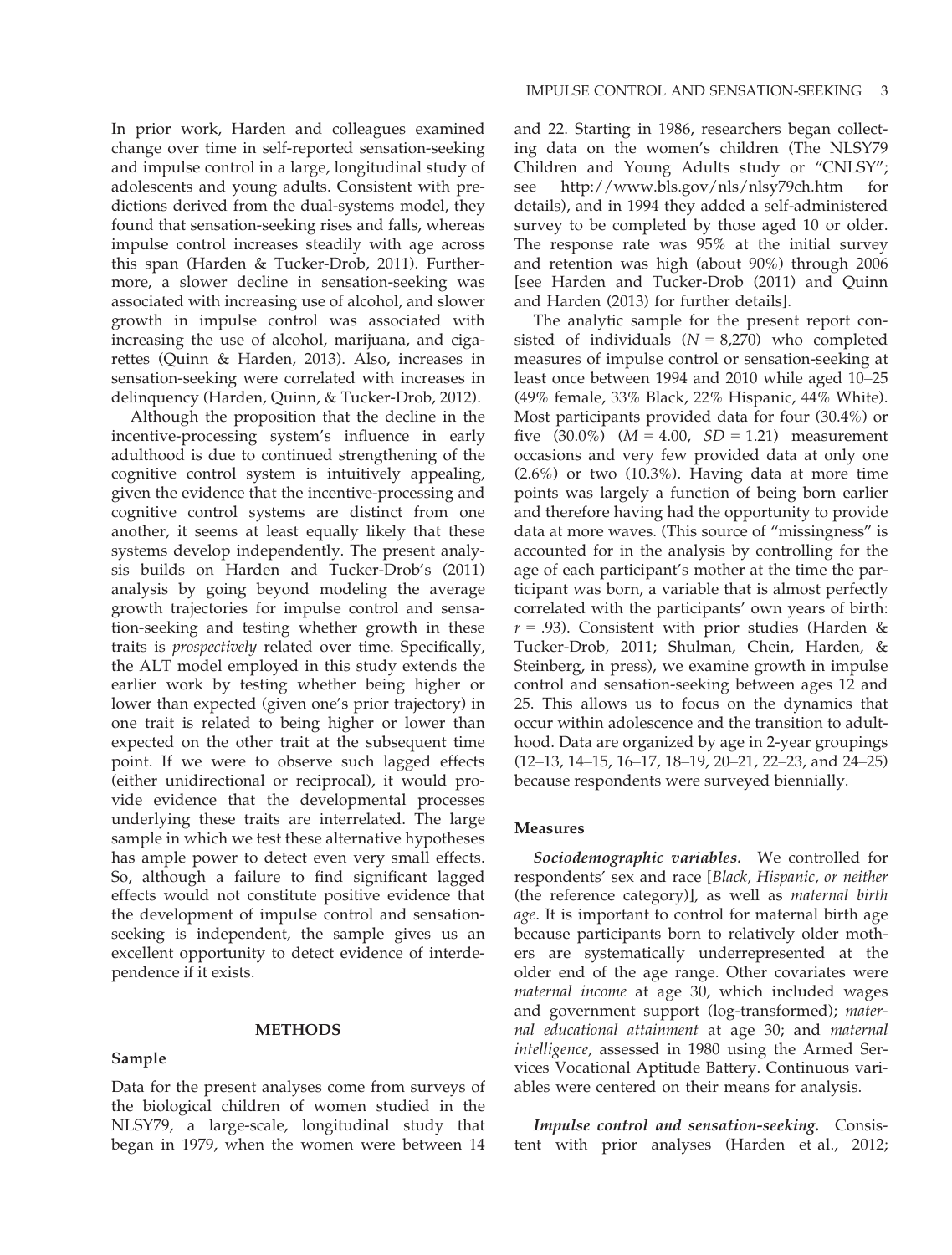Harden & Tucker-Drob, 2011; Shulman et al., in press), impulsivity was assessed with three items  $(\alpha = .51)$ : (1) "I often get in a jam because I do things without thinking," (2) "I think that planning takes the fun out of things," and (3) "I have to use a lot of self-control to keep out of trouble." Sensationseeking was also assessed with three items ( $\alpha = .69$ ): (1) "I enjoy taking risks"; (2) "I enjoy new and exciting experiences, even if they are a little frightening or unusual"; and (3) "Life with no danger in it would be too dull for me." Items were rated on a 4 point scale ranging from strongly agree to strongly disagree. A prior analysis indicated that these scales exhibit measurement invariance across age groups (Shulman et al., in press). We keyed the variables such that higher scores indicated greater impulse control or sensation-seeking. Responses were averaged and, to facilitate direct comparison, converted to z-scores using (for each scale) the grand mean and grand standard deviation (across ages).

## Analysis

Correlations of the observed measures of impulse control and sensation-seeking are reported in Table 1. Stability was observed in each construct and increased with age, but was not so high as to preclude analysis of change within these traits over time.

To investigate whether development of impulse control and sensation-seeking is interrelated over time, we estimated a bivariate ALT model with age centered at 18–19 years (see Figure 2 for the specification). (The centering point does not affect the parameters of greatest interest in this model.) The model was estimated using full information maximum likelihood in Mplus version 5.21, and standard errors were adjusted to account for clustering within families.

Based on prior analyses (Shulman et al., in press) demonstrating that growth in both constructs follows a cubic pattern [model fit for impulse control for males was  $\chi^2(50) = 59.94$ , comparative fit index (CFI) = .99, root mean square error of approximation (RMSEA) = .007 and for females was  $\chi^2(50) = 56.75$ , CFI = 1.00, RMSEA = .006; model fit for sensation-seeking for males was  $\chi^2(50) = 64.64$ , CFI = .99, RMSEA = .008 and for females was  $\chi^2(50) = 111.57$ , CFI = .97, RMSEA = .017], each construct was specified as having a latent intercept, slope, quadratic, and cubic term. This earlier analysis tested models specifying different forms of growth in sensation-seeking and impulse control (examined separately). The different forms of growth tested included no growth, linear growth, quadratic growth, cubic growth, and latent basis (in which the shape of the growth curve is not specified a priori). For both impulse control and sensation-seeking, the cubic models provided the closest fit. The model used in the present report allowed for individual deviance from the average estimate (random effects) in all

TABLE 1 Correlations (Zero-Order) Among Measures of Impulse Control (IC) and Sensation-Seeking (SS) Across Age

|           | IC        |           |           |              |           |           |              | SS        |              |           |       |           |           |           |
|-----------|-----------|-----------|-----------|--------------|-----------|-----------|--------------|-----------|--------------|-----------|-------|-----------|-----------|-----------|
| Age       | $12 - 13$ | $14 - 15$ | $16 - 17$ | 18–19        | $20 - 21$ | $22 - 23$ | $24 - 25$    | $12 - 13$ | 14–15        | $16 - 17$ | 18-19 | $20 - 21$ | $22 - 23$ | $24 - 25$ |
| $12 - 13$ |           |           |           |              |           |           |              |           |              |           |       |           |           |           |
| $14 - 15$ | .30       | 1         |           |              |           |           |              |           |              |           |       |           |           |           |
| $16 - 17$ | .24       | .34       | 1         |              |           |           |              |           |              |           |       |           |           |           |
| $18 - 19$ | .20       | .30       | .40       | $\mathbf{1}$ |           |           |              |           |              |           |       |           |           |           |
| $20 - 21$ | .22       | .26       | .35       | .44          |           |           |              |           |              |           |       |           |           |           |
| $22 - 23$ | .19       | .27       | .35       | .41          | .41       |           |              |           |              |           |       |           |           |           |
| $24 - 25$ | .22       | .23       | .27       | .34          | .46       | .50       | $\mathbf{1}$ |           |              |           |       |           |           |           |
| $12 - 13$ | -.33      | $-.16$    | $-.10$    | $-.10$       | $-.14$    | $-.11$    | $-.10$       |           |              |           |       |           |           |           |
| $14 - 15$ | $-.09$    | $-.32$    | $-.15$    | $-.13$       | $-.11$    | $-.12$    | $-.09$       | .37       | $\mathbf{1}$ |           |       |           |           |           |
| $16 - 17$ | $-.07$    | $-.10$    | $-.25$    | $-.13$       | $-.13$    | $-.14$    | $-.09$       | .29       | .43          | 1         |       |           |           |           |
| $18 - 19$ | $-.06$    | $-.10$    | $-.13$    | $-.25$       | $-.15$    | $-.18$    | $-.07$       | .27       | .39          | .45       | 1     |           |           |           |
| $20 - 21$ | $-.06$    | $-.08$    | $-.13$    | $-.10$       | $-.23$    | $-.12$    | $-.08$       | .25       | .37          | .42       | .46   | 1         |           |           |
| $22 - 23$ | $-.03$    | $-.04$    | $-.08$    | $-.13$       | $-.12$    | $-.23$    | $-.08$       | .22       | .29          | .37       | .52   | .49       |           |           |
| $24 - 25$ | $-.10$    | $-.07$    | $-.10$    | $-.11$       | $-.15$    | $-.18$    | $-.24$       | .17       | .30          | .37       | .43   | .51       | .58       |           |
|           |           |           |           |              |           |           |              |           |              |           |       |           |           |           |

Note. All correlation coefficients are significant at an alpha level of .05 except those that are italicized. Outlined coefficients represent the unadjusted correlations between IC and SS assessed concurrently. Shaded cells provide information about the stability of each construct across age.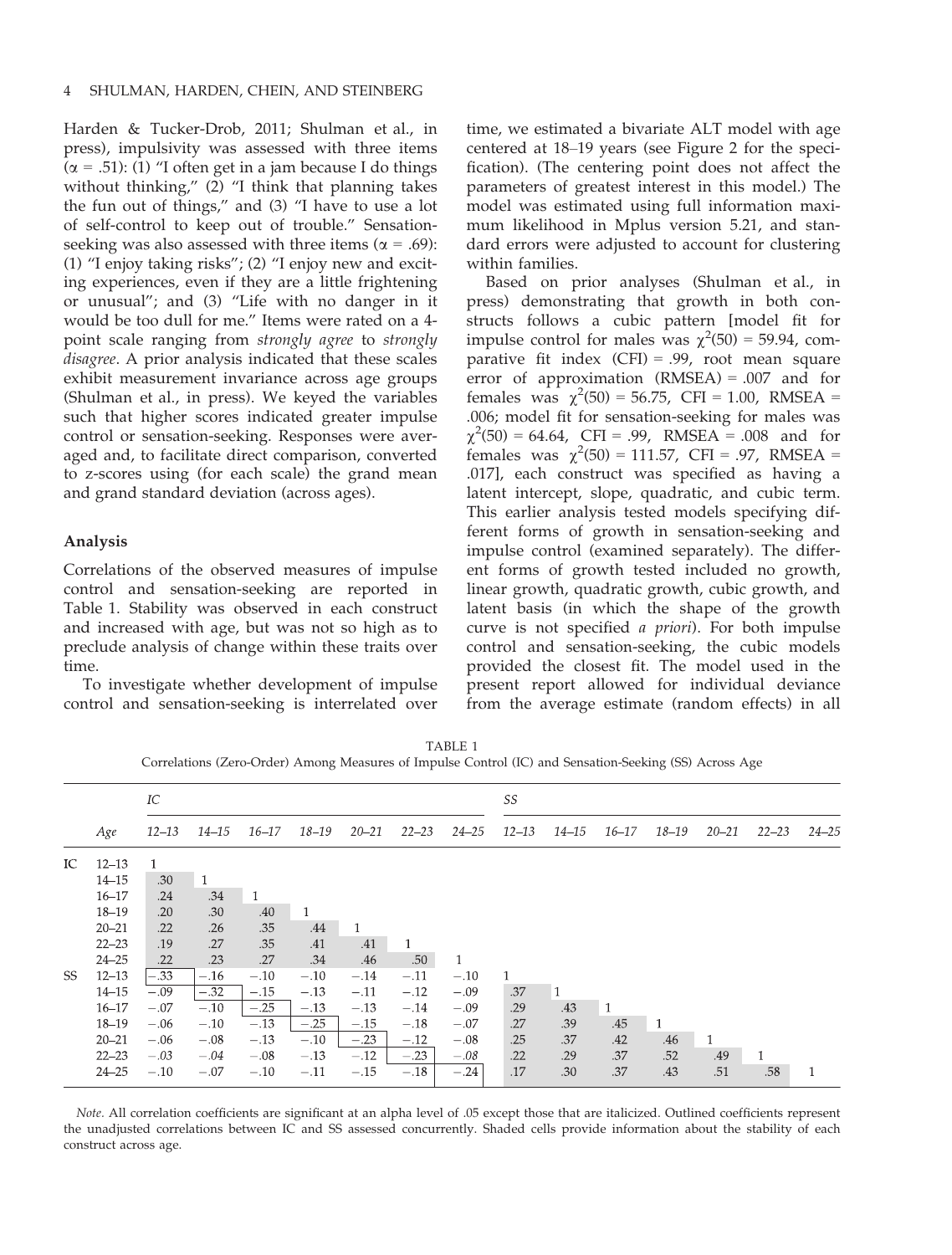

FIGURE 2 Simplified Illustration of the Autoregressive Latent Trajectory Model. IC = impulse control, SS = sensation-seeking. Single-headed arrows represent regressions, and double-headed arrows represent covariances. For visual clarity, the four latent growth parameters for each construct are summarized within a single oval. Mat. = maternal. Rectangles represent observed variables and ovals represent latent parameters (including error terms, labeled "e"). Dashed lines represent the cross-lags. Gray paths were found to be nonsignificant.

the growth parameters except for the cubic ones. (Allowing the cubic terms to be random produced out-of-range estimates, suggestive of overfitting of the model.)

Following Bollen and Curran (2004), we treated the earliest measurements of impulse control and sensation-seeking (at ages 12–13) as exogenous to the growth processes (see Figure 2). These measurements and the latent growth parameters for impulse control and sensation-seeking were allowed to be correlated with one another and were regressed on the control variables. The residual variance terms in the all of the repeated measures of impulse control and sensation-seeking were allowed to vary across age and concurrent measures were allowed to covary. We refer to these covariance terms as pairings. We also specified autoregressions, which allow residual variance in a construct at a given time point to be accounted for by residual variance in the same construct at the prior time point.

To test our main research question, we specified cross-lags. Specifically, the cross-lags assessed whether deviance from one's expected trajectory on one variable (e.g., impulse control) at a given time point predicted deviance from one's expected trajectory on the other variable (e.g., sensation-seeking) at the following time point, controlling for the within-age pairings and other predictors in the model (see Figure 2). It should be noted that these cross-lags represent a conservative test of interdependence in the development of sensation-seeking and impulse control (i.e., the model guards against erroneously finding evidence of interdependence in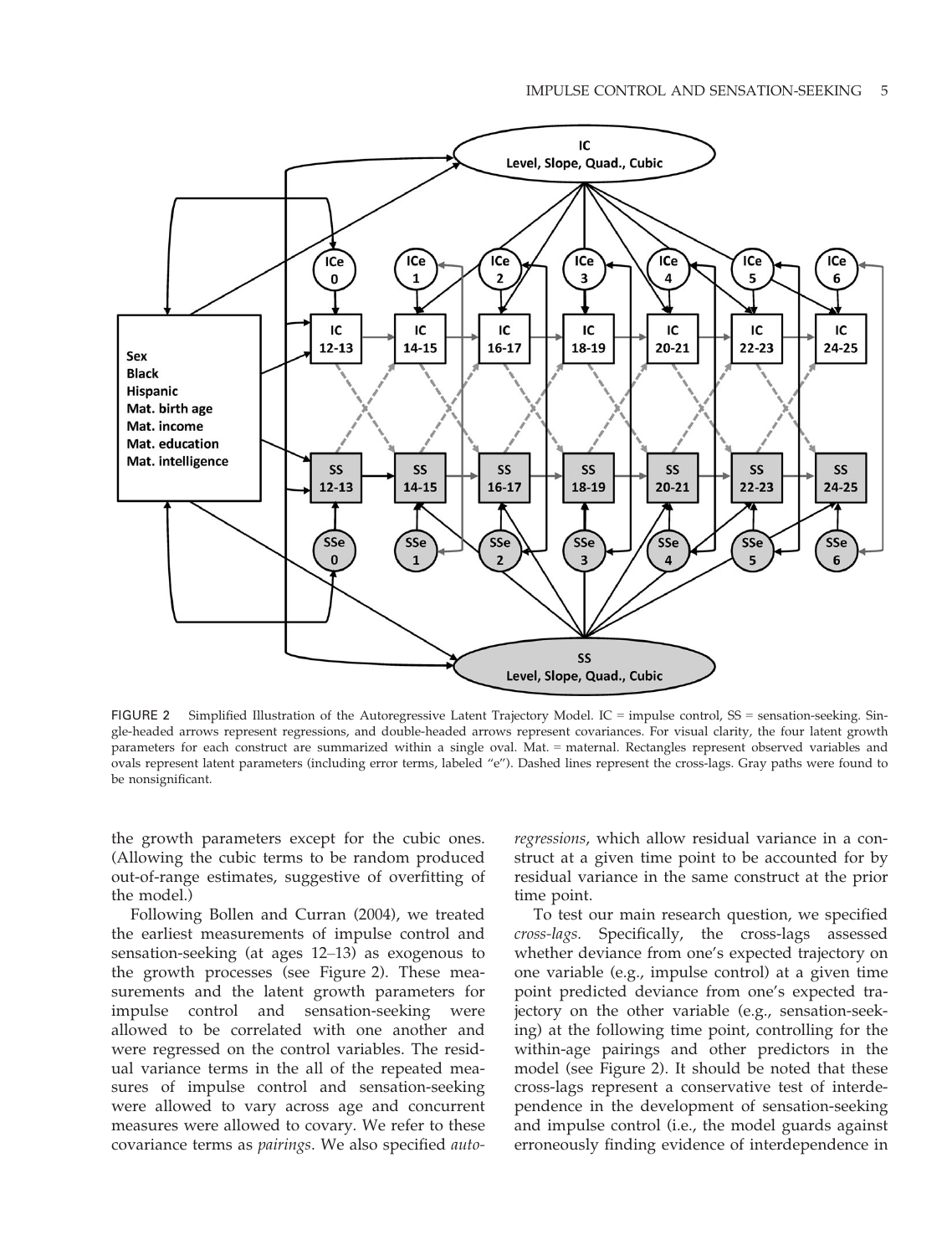the development of impulse control and sensationseeking).

### RESULTS

Because the trajectories of sensation-seeking and impulse control in this sample have been reported in detail elsewhere (Harden & Tucker-Drob, 2011), we focus in the Results and Discussion sections primarily on the parameters of the model that directly address our research question—the crosslags. A full reporting of the model estimates is available in the supporting information.

In the initial ALT model, we allowed all the pairings, autoregressions, and cross-lags to be freely estimated. This model provided a close fit to the data  $\lbrack \chi^2(59) = 44.19, p = .92, CFI = 1.00; Tucker-$ Lewis Index  $(TLI) = 1.00$ ; RMSEA = .00]. As expected, estimated levels (intercepts) of impulse control and sensation-seeking were significantly inversely related ( $r_{\text{partial}} = -.52$ ), meaning that those who tended to be high in impulse control tended to be low in sensation-seeking and vice versa. Reestimating the model using different ages as the centering point revealed that this inverse partial correlation did not vary much during adolescence, but declined in early adulthood  $[r_{\text{partial}}] = -.57$  (age  $14-15$ ),  $-.52$  (age  $16-17$ ),  $-.47$  (age  $20-21$ ),  $-.17$  (age 22–23), and  $-.24$  (age 24–25)]. At age 24–25, the partial correlation between the intercepts was no longer statistically significant.

In the original model, the pairings were significantly less than zero at every age except 14–15  $(p = .06)$  and 24–25  $(p > .10)$ . However, the magnitudes of the pairings (for ages 14–25) did not vary significantly with age [according to the Satorra-Bentler scaled chi-square difference test,  $\Delta \chi_{SB}^2$  $(5) = 1.39$ ,  $p > .05$ ] and were, on average, significantly less than zero. That is, individuals reporting higher-than-expected (based on their growth trajectory) levels of impulse control at a given age (before age 24) were also likely to report lowerthan-expected levels of sensation-seeking and vice versa.

To determine whether there were lagged reciprocal influences between impulse control and sensation-seeking, we examined the cross-lags. None of these parameters reached statistical significance when freely estimated. When the cross-lags regressing sensation-seeking on prior impulse control were constrained to zero, the resulting change in model fit was not significant  $[\Delta \chi_{SB}^2 \ (6) = 4.28$ ,  $p > .05$ . Constraining the reciprocal lags (impulse control regressed on prior sensation-seeking) to be

zero also failed to worsen model fit  $[\Delta \chi^2_{SB}$  $(6)$  = 7.47,  $p > .05$ ]. Thus, neither the lagged effects of impulse control on sensation-seeking nor the lagged effects of sensation-seeking on impulse control were found to be significant.

To ensure that the null findings for the crosslags held for male and female participants, we estimated the same series of models for each gender. In both cases, eliminating cross-lagged paths failed to produce a significantly worse model fit [for males,  $\Delta \chi_{SB}^2$  (12) = 15.10,  $p > .05$ ; for females,  $\Delta \chi_{SB}^2$  $(12) = 8.51, p > .05$ . Thus, despite our large sample sizes (which confer substantial statistical power), our models yielded no evidence of lagged effects of impulse control on sensation-seeking, or of sensation-seeking on impulse control (after controlling for correlations in their growth processes and pairings) at any age for either sex.

#### DISCUSSION

Numerous studies suggest that sensation-seeking and impulse control represent the outputs of distinct systems within the brain that follow disparate courses of development across adolescence. This study's novel contribution is that it investigated whether development in each trait is influenced by development in the other. The results suggest that the answer to this question is no—or, more precisely, we failed to find evidence that the answer is yes. Despite the use of a large sample with sufficient statistical power to detect small effects, we uncovered no evidence of any lagged effects of impulse control on later sensation-seeking or of sensation-seeking on later impulse control. This finding provides better support for the proposition that the developmental processes underlying agerelated changes in impulse control and sensationseeking are independent (Steinberg, 2008) than for the proposition that they are interdependent.

One of the strengths of the analytic approach we used was that we were able to account for correlations due to common method variance (e.g., concurrent measurement of sensation-seeking and impulse control using a single self-report scale) and among the growth processes for the two constructs. Because our model takes these factors into account, it yields a conservative test of the relations over time between sensation-seeking and impulse control, meaning that the model guarded against erroneous results suggesting interdependence in the development of these two processes. Had we used a less conservative approach—for example, a bivariate cross-lag model that ignored the latent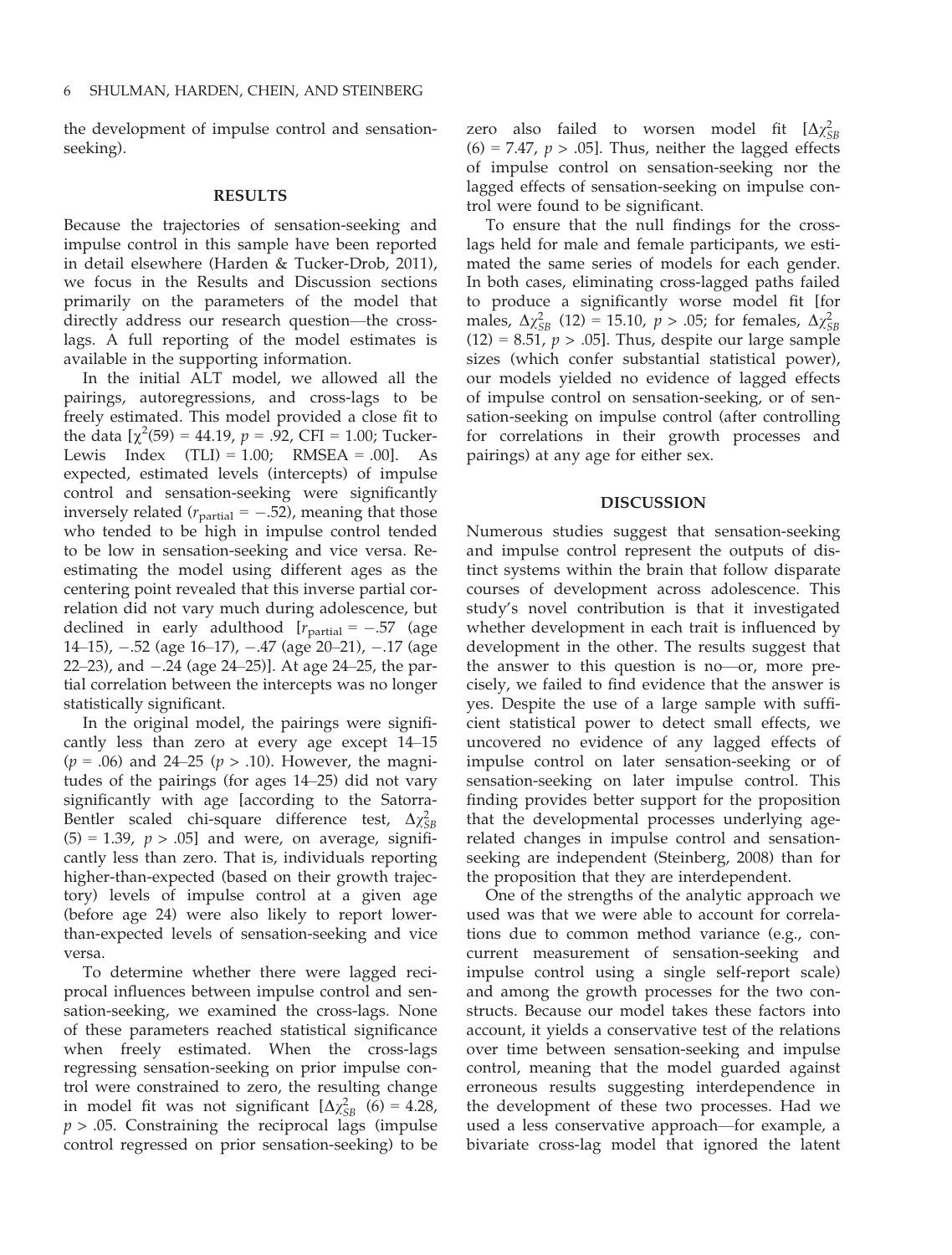growth processes—the model fit would have been poorer, consistent with model misspecification  $(\chi^2(60) = 962.84, p < .001; \quad \text{CFI} = .90; \quad \text{TLI} = .67;$  $RMSEA = .04$ ). Worse, it would have produced Type 1 errors, because correlations over time between the growth parameters early in adolescence would have been reallocated to the cross-

lags. For example, in both this first-order cross-lag model and a fully saturated version that estimated all possible cross-lagged and autoregressive paths (including those between nonadjacent time points), the models suggested that impulse control was lower at ages 14–15 and 16–17 when sensationseeking had been higher at the prior time point  $(\beta s = -0.09 \text{ and } -0.07, \text{ ps } < .001)$ . That we find these paths in the cross-lag model but not in the ALT model suggests that the significant results are artifacts of ignoring the latent growth processes in sensation-seeking and impulse control. Also, it is worth noting that the fact that the cross-lag models do produce some significant cross-lagged paths suggests that failure to find such paths in the ALT model is not due to the relatively poor reliability of the scales. In short, had we relied on a less appropriate test of our research question, we might have reached the erroneous conclusion that some of the lagged effects were significant when the more comprehensive model indicates that they are not.

The lack of lagged reciprocal effects between sensation-seeking and impulse control does not imply that there is no association between these traits. On the contrary, our model indicates, as expected, that high levels of sensation-seeking (at any given moment) are correlated with weaker impulse control. This observation is perfectly compatible with the dual-systems model, which focuses on developmental change in these traits and their underlying neurobiological systems—not on their momentary correlations.

Of course, we cannot infer conclusively, based on our results, that the incentive-processing and cognitive control systems develop independently; after all, "the absence of evidence is not evidence of absence." Aside from the general inability to "prove" the null hypotheses, there are three primary caveats to consider: the indirect measurement of neurobiological systems, reliance on self-report, and the low resolution timescale. Although largescale studies, such as the CNLSY, allow for the detection of small effects, their measures typically are inexpensive and brief and do not allow direct assessment of neurobiological processes. As a result, we have only indirect measures of the functioning of individuals' incentive-processing and

cognitive control systems. Caution is therefore warranted in interpreting our findings as evidence of the developmental courses of brain systems.

Second, sensation-seeking and impulse control were assessed with 3-item scales of merely adequate reliability (in the case of impulse control), which is commonly observed in scales with few items. Despite the lower internal consistency of the impulse control scale, there are many reasons to believe that it does assess the intended construct. Impulse control increases over time and exhibits increasing stability with age, consistent with prior research. In addition, impulse control scores are significantly correlated with concurrent measures of conscientiousness  $(r = .28)$  and emotional stability  $(r = .32)$  (Harden & Tucker-Drob, 2011), indicating convergent validity, and with adolescents' self-reports of delinquency ( $r = -.26$ ), alcohol use  $(r = -.15)$ , marijuana use  $(r = -.13)$ , and cigarette use  $(r = -.15)$  (Quinn & Harden, 2013), indicating predictive validity. Although both impulse control and sensation-seeking were assessed via self-report, common source and method bias are rendered less problematic by the use of an ALT model, which relegates these biases to the pairings (the covariances of the residual terms at a given age), allowing for reliable tests of the other parameters. Nevertheless, the low reliability of the selfreport scales may have interfered with our ability to detect interdependence in the development of impulse control and sensation-seeking.

Finally, although our results fail to support the hypothesis that sensation-seeking and impulse control (and the neurobiological systems that subserve these phenomena) develop interdependently, it could be that the development of these systems is in fact interdependent, but that the 2-year spacing between interviews was too long to detect reciprocal (or unidirectional) influences. A study employing more closely spaced interviews may yet reveal some interdependence in the development of cognitive control capacities and reward-seeking tendencies.

Despite these caveats, the present study represents an important step toward understanding the interplay between the incentive-processing and cognitive control systems as they develop across adolescence. At the same time, because of the limitations enumerated above, it is important that future studies seek evidence of interdependence in the development of sensation-seeking and impulse control using more sensitive methods. For now, we can only conclude that, although the neural systems underlying these traits may be continually engaged with one another, we find no evidence